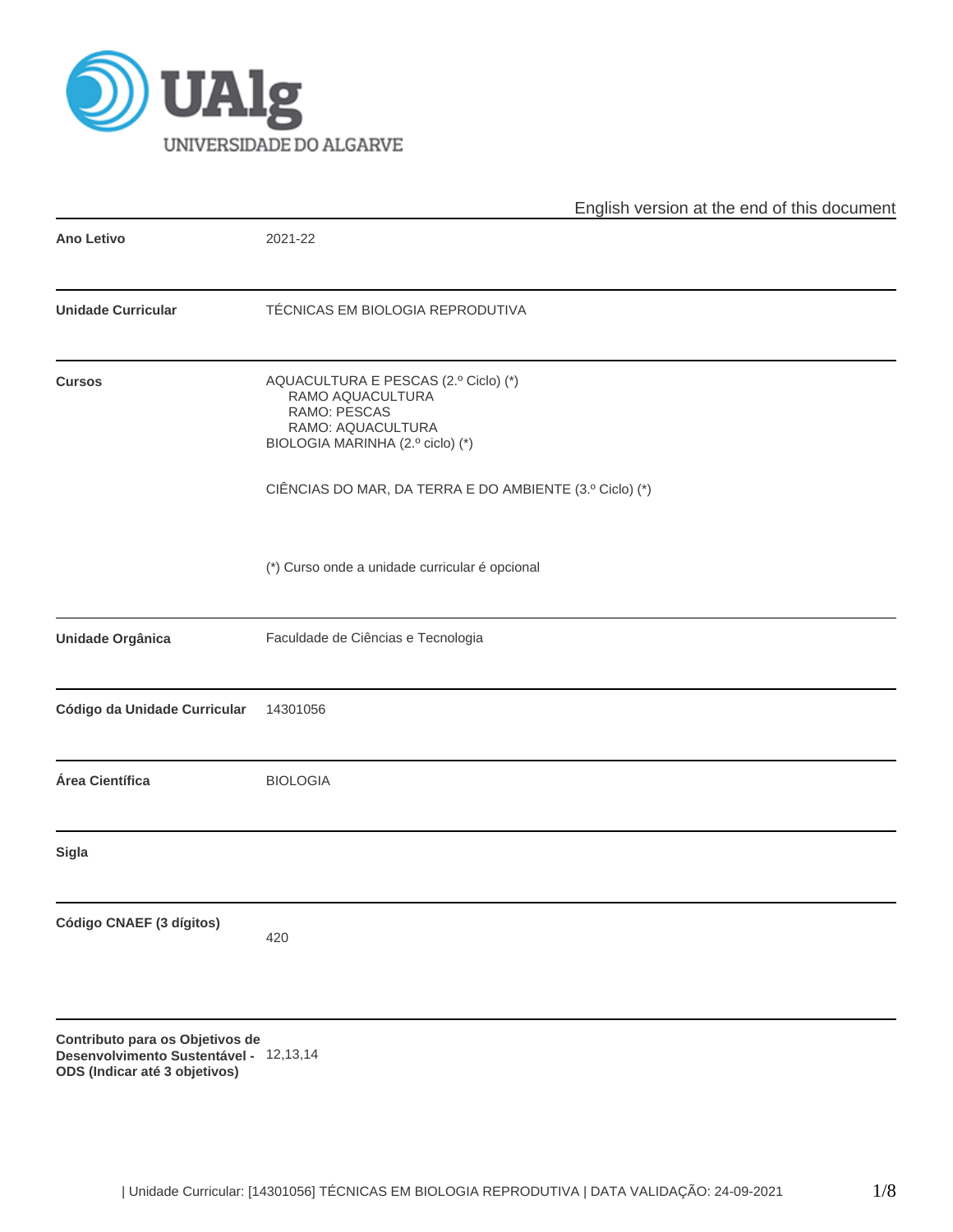

| Línguas de Aprendizagem    | Inglês                      |
|----------------------------|-----------------------------|
|                            |                             |
| Modalidade de ensino       | Presencial                  |
| <b>Docente Responsável</b> | «INFORMAÇÃO NÃO DISPONIVEL» |
|                            |                             |

| <b>I DOCENTE</b><br><b>TIPO DE AULA</b><br><b>URMAS</b> | <b>TOTAL HORAS DE CONTACTO (*)</b> |
|---------------------------------------------------------|------------------------------------|
|---------------------------------------------------------|------------------------------------|

\* Para turmas lecionadas conjuntamente, apenas é contabilizada a carga horária de uma delas.

| <b>ANO</b> | <b>PERIODO DE FUNCIONAMENTO*</b> | <b>HORAS DE CONTACTO</b> | <b>HORAS TOTAIS DE TRABALHO</b> | <b>ECTS</b> |
|------------|----------------------------------|--------------------------|---------------------------------|-------------|
|            |                                  |                          | N/D                             |             |

\* A-Anual;S-Semestral;Q-Quadrimestral;T-Trimestral

# **Precedências**

Sem precedências

## **Conhecimentos Prévios recomendados**

Não aplicável

#### **Objetivos de aprendizagem (conhecimentos, aptidões e competências)**

Técnicas em biologia reprodutiva pretende transmitir conhecimentos científicos e práticos sobre a caracterização e gestão de gâmetas e reprodutores na aquacultura e na conservação dos recursos genéticos. O conteúdo desta disciplina é baseado em métodos e técnicas focadas no aspecto prático para o sector da aquacultura e sobre técnicas inovadoras para investigação. As espécies-alvo serão: dourada, robalo, linguado, pregado, garoupa, alguns salmonídeos e bivalves.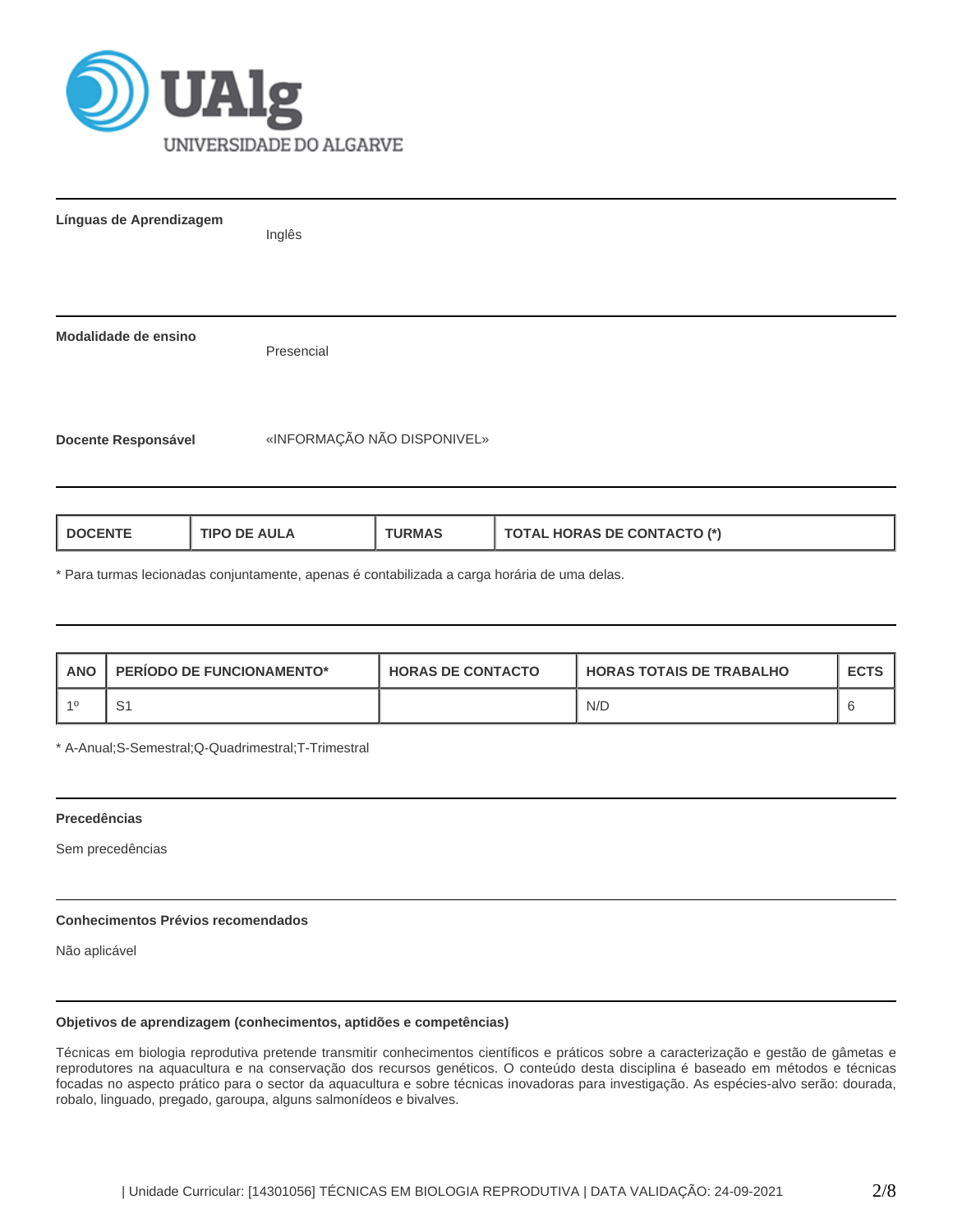

#### **Conteúdos programáticos**

Métodos para emissão de gametas

Métodos para extração de gametas ´

Caracterização de gâmetas: aspectos celulares e moleculares

Técnicas de análise de qualidade do esperma:

Técnicas de fertilização

Qualidade de oócitos em peixes, bivalves e crustáceos

Aspetos práticos e teoricos em preservação e criopreservação

- Análise de danos: biomarcadores
- Aplicações para a aquacultura e conservação de recursos genéticos

Manipulação de gametas

Estrategias reprodutivas nas especies cultivadas

Estratégias para a manipulação do sexo em espécies cultivadas:

Transferência Nuclear: princípios e aplicações em peixes (somáticas e células germinativas) Técnicas em celulas primordial e espermatogónias: transplantes inter e intra especificos

### **Metodologias de ensino (avaliação incluída)**

Os alunos serão avaliados por:

1-participação em seminários nas aulas (discussão, comentários, perguntas) - 10% da nota final

- 1. relatórios das aulas práticas, protocolos ou apresentações 40% da nota final
- 2. Exame escrito 50% da nota final

A frequencia às aulas práticas tal como a apresentação de relatórios práticos é obrigatoria. Os alunos serão admitidos a exame se cumprirem com as regras de assistência e relatório de aulas práticas. Os alunos precisam ter pelo menos 10 valores no exame final.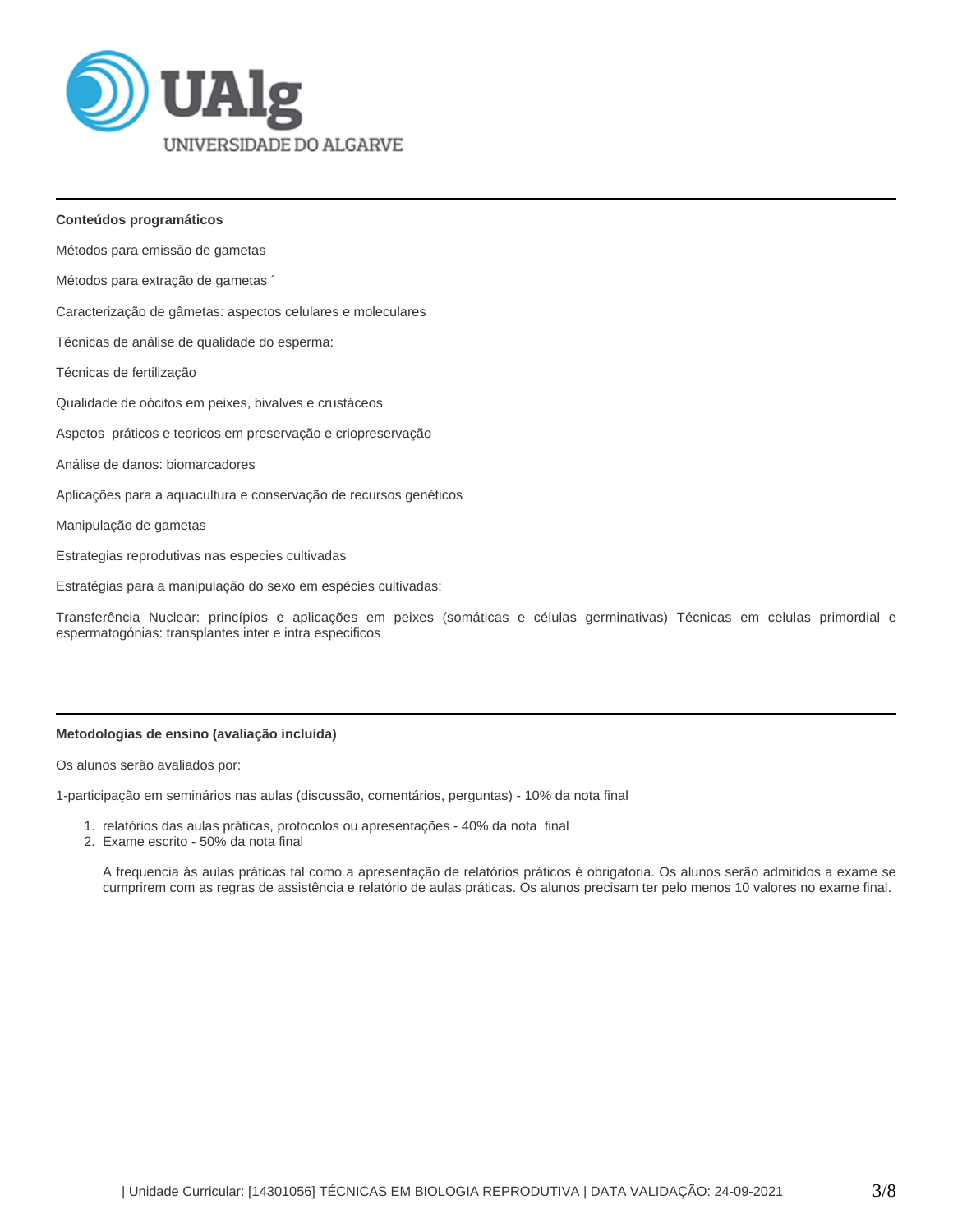

#### **Bibliografia principal**

### **Livros e capitulos de livros:**

Cabrita, E., Robles, V., Herráez, M.P., 2009. Methods in Reproductive Aquaculture: Marine and Freshwater Species, Cabrita, E., Robles V., Herráez, M.P. (Eds.) Biology Series, CRCPress (Taylor and Francis group), Boca Raton, Florida, USA 549.

Cabrita, E., Robles, V., Sarasquete, C., Herráez, M.P. 2011. New insights on sperm quality analysis for the improvement of broodstock. in: Tiersch, T., Mazik, P.M. (Eds), Cryopreservation of Aquatic Species, 2nd edition, World Aquaculture Society, Baton Rouge, Lousiana, USA, pp. 146-161.

Herráez, MP., Cabrita, E., and Robles, V. 2012. Fish gamete & embryo cryopreservation: state of the art. In: Aquaculture Biotechnology, Garth L. Fletcher and Matthew L. Rise (Eds). Wiley-Blackwell, ISBN-13: 978-08138-1028-7, 305-317.

#### **Papers:**

Identificados em cada aula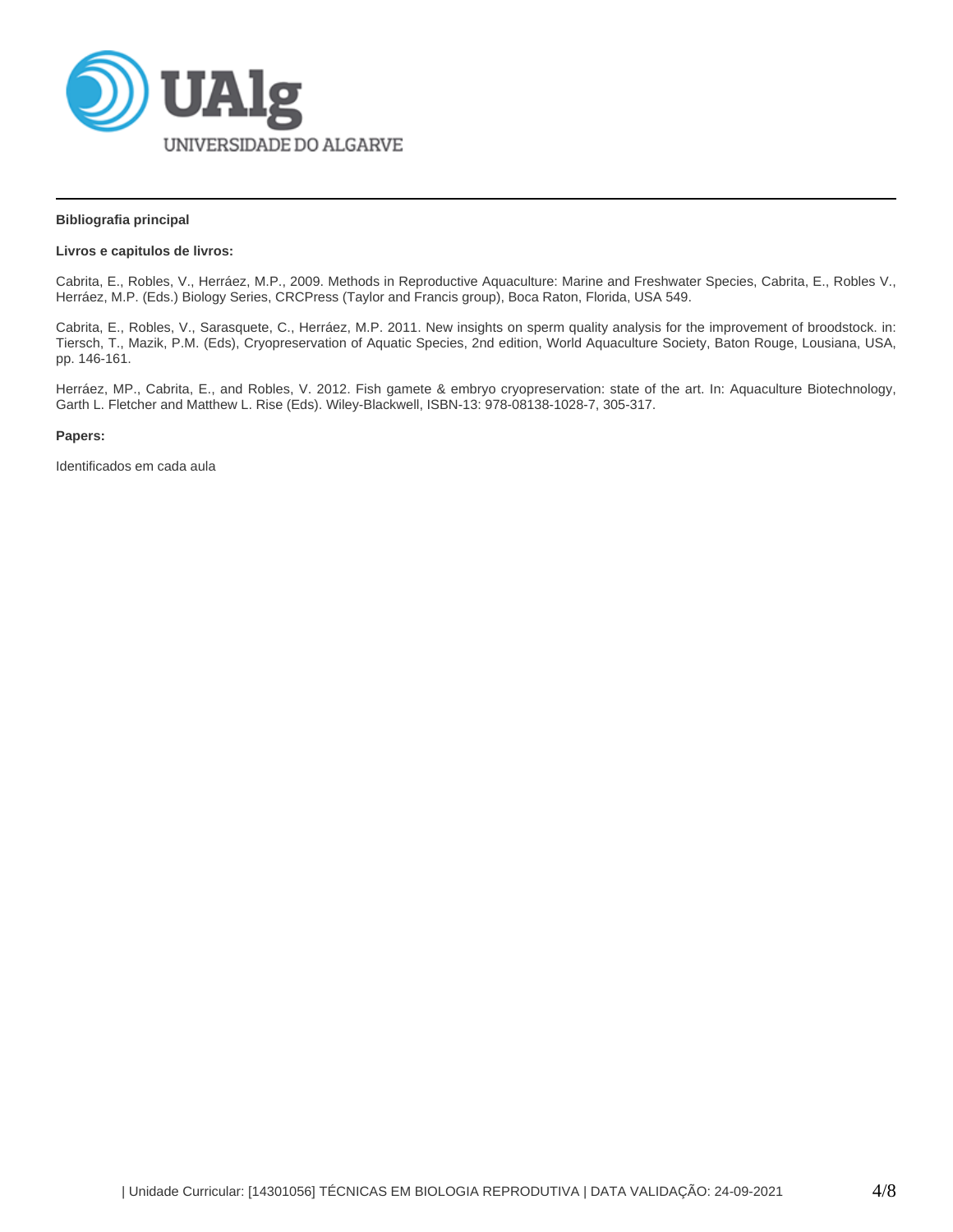

| <b>Academic Year</b>                                                                                   | 2021-22                                                                                                                   |
|--------------------------------------------------------------------------------------------------------|---------------------------------------------------------------------------------------------------------------------------|
| <b>Course unit</b>                                                                                     | TECHNIQUES IN REPRODUCTIVE BIOLOGY                                                                                        |
| <b>Courses</b>                                                                                         | AQUACULTURE AND FISHERIES (*)<br>BRANCH AQUACULTURE<br>MARINE BIOLOGY (*)<br>MARINE, EARTH AND ENVIRONMENTAL SCIENCES (*) |
|                                                                                                        | (*) Optional course unit for this course                                                                                  |
| <b>Faculty / School</b>                                                                                | FACULTY OF SCIENCES AND TECHNOLOGY                                                                                        |
| <b>Main Scientific Area</b>                                                                            | <b>BIOLOGIA</b>                                                                                                           |
| Acronym                                                                                                |                                                                                                                           |
| <b>CNAEF code (3 digits)</b>                                                                           | 420                                                                                                                       |
| <b>Contribution to Sustainable</b><br><b>Development Goals - SGD</b><br>(Designate up to 3 objectives) | 12,13,14                                                                                                                  |
| Language of instruction                                                                                | English                                                                                                                   |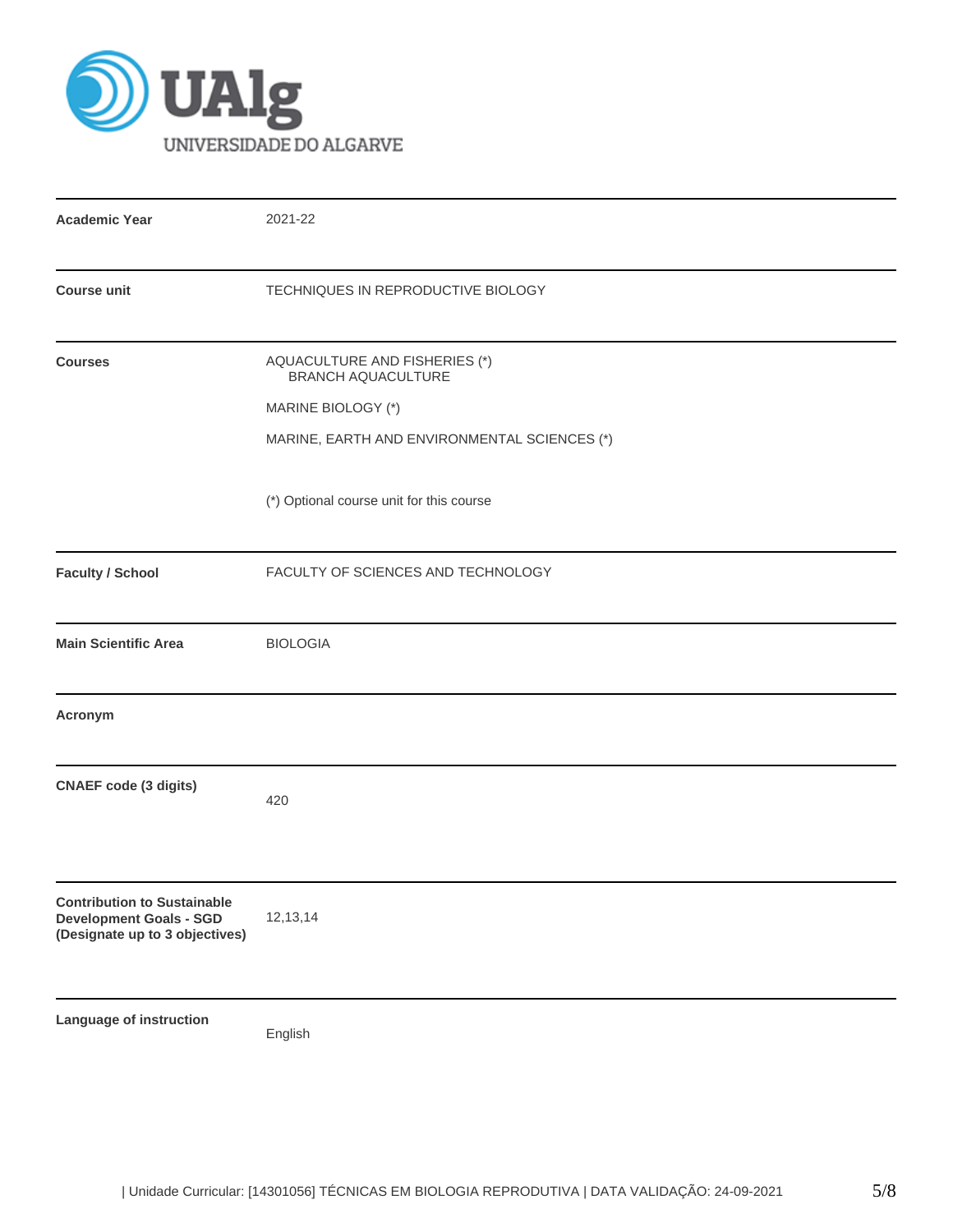

**Teaching/Learning modality**

Presencial

**Coordinating teacher** «INFORMAÇÃO NÃO DISPONIVEL»

**Teaching staff Type Classes Hours (\*)**

For classes taught jointly, it is only accounted the workload of one.



#### **Pre-requisites**

no pre-requisites

#### **Prior knowledge and skills**

non aplicable

#### **The students intended learning outcomes (knowledge, skills and competences)**

In Techniques in Reproductive Biology we pretend to transmit practical and scientific knowledge on the characterization and management of gametes and breeders in aquaculture and in the conservation of genetic resources. The contents of this discipline are based on methods and techniques focused on practical aspect for the aquaculture sector and on innovative techniques for research. The target species will be: gilthead seabream, European seabass, sole, turbot, grouper, some salmonids and bivalves.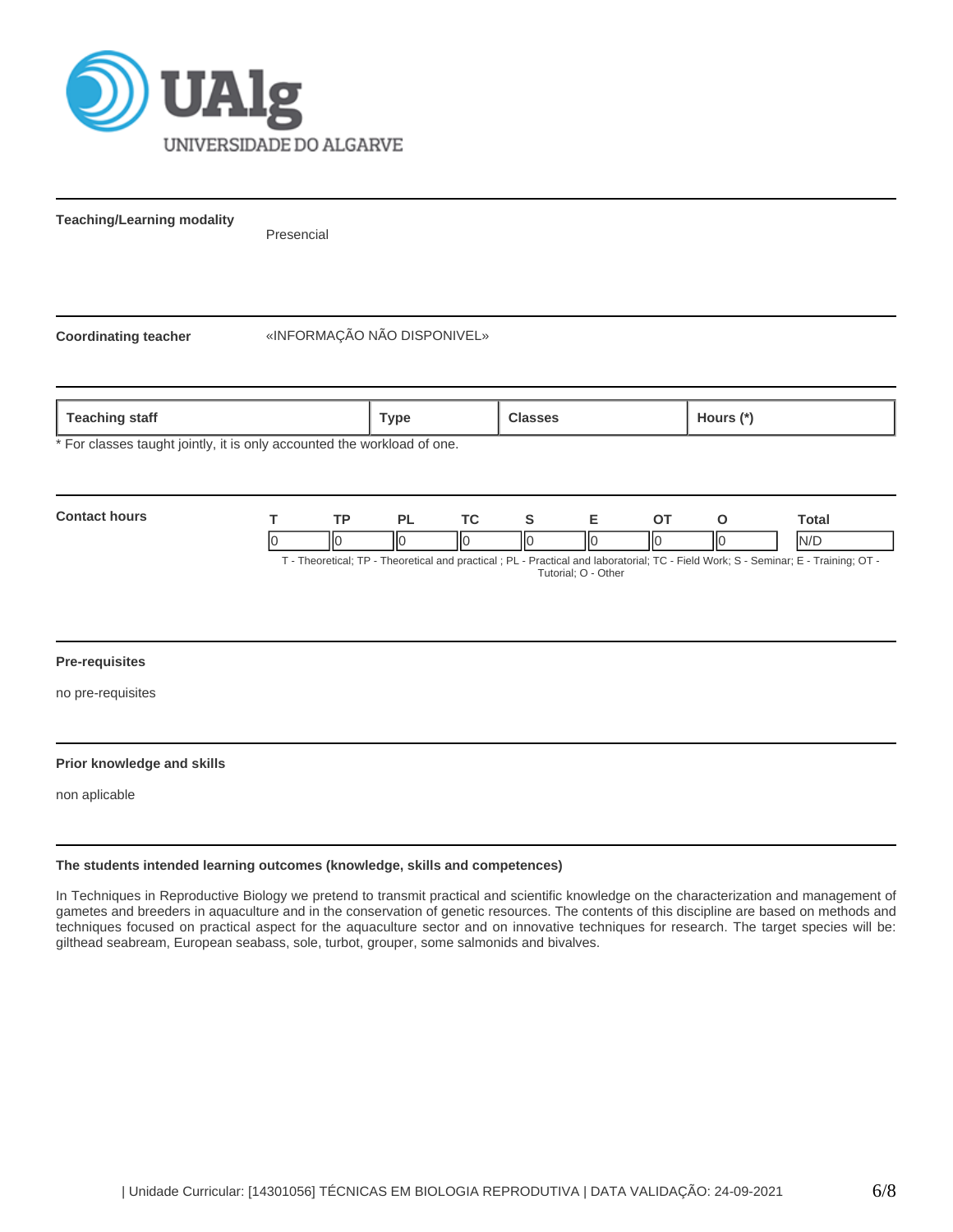

#### **Syllabus**

| Introduction to gamete management and manipulation                                       |
|------------------------------------------------------------------------------------------|
| Methods for gamete emission                                                              |
| Methods for gamete extraction                                                            |
| Characterization of gametes: cellular and molecular aspects                              |
| Techniques in sperm quality assay: practical and research aspects                        |
| Techniques in oocyte quality                                                             |
| Fertilization techniques in fish, bivalves and crustacean                                |
| Germ cell management                                                                     |
| Practical aspects in preservation and cryopreservation                                   |
| Analysis of damage: biomarkers and techniques used                                       |
| Applications to aquaculture and genetic resources conservation                           |
| Gamete manipulation                                                                      |
| Introduction to breeder?s management                                                     |
| Reproductive strategies in European cultured species                                     |
| Factores determining breeder's quality                                                   |
| Strategies for sex manipulation in cultured species: methods and applications            |
| Crossbreeding and hybridization                                                          |
| Triploidization                                                                          |
| Nuclear transfer technique: principals and applications in fish (somatic and germ cells) |
| Techniques in primordial and spermatogonial germ cells: surrogate production             |

#### **Teaching methodologies (including evaluation)**

The course will have practical and theorectical classes with power point demonstrations. In practical classes students will follow the protocols provided by the teacher to develop an experimental work and they will also have the oportunity to develop their own project and execute it.

Students will be evaluated by:

- 1. Participation in seminars in class (discussion, comments, questions)- 10% of the final grade
- 2. Reports from practical classes, protocols or presentations-40% of the final grade
- 3. Written Exam- 50% of the final grade

Practical classes and reports are mandatory. Students will be admitted to the exam if they accomplish the assistance and report rules for practical classes. Students need to have at least 10 values in the final exam.